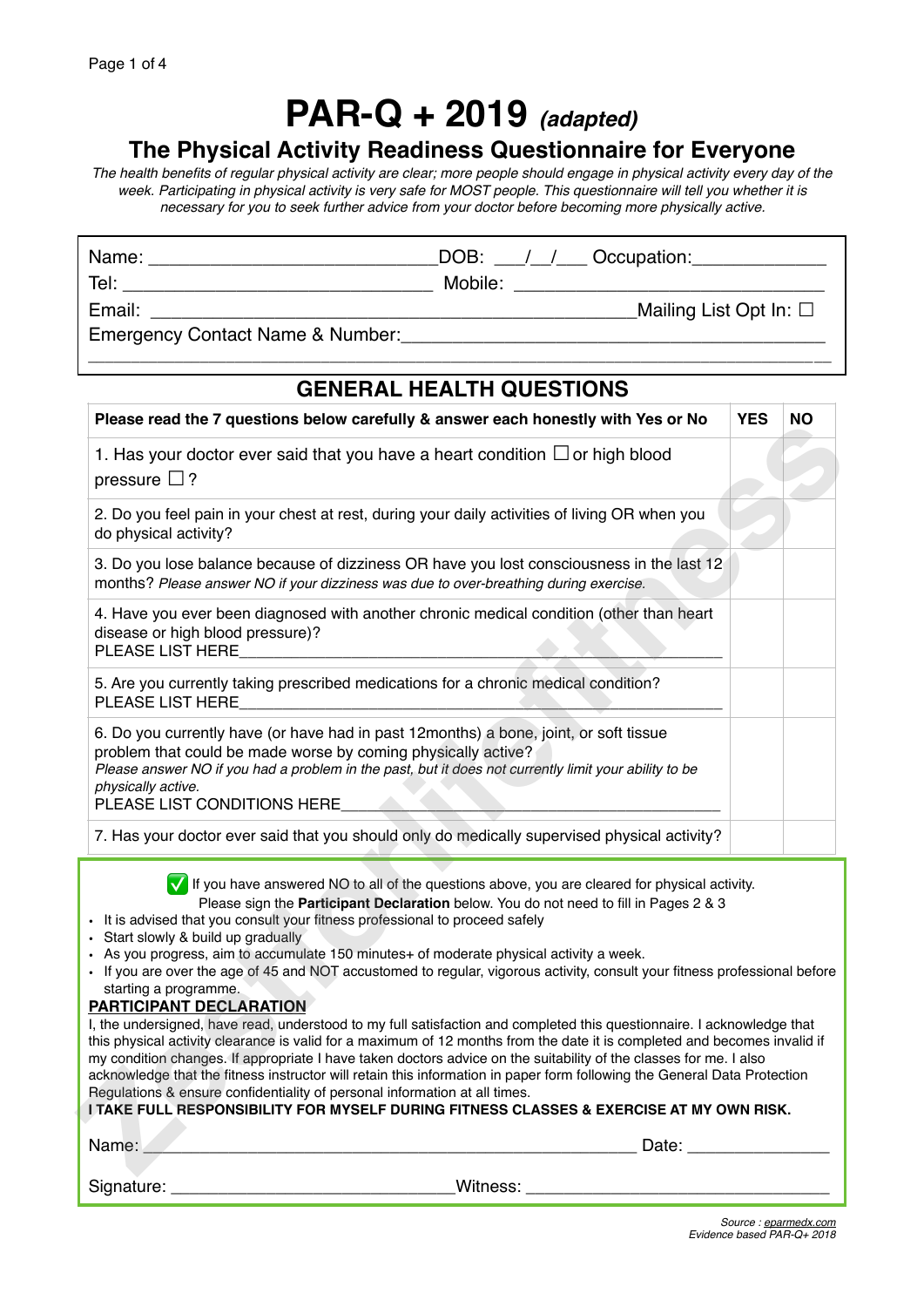⚠ Delay becoming physically active if you have a temporary illness such as a cold, you are pregnant, or your health changes & you have yet to get a medical consultation.

If you answered YES to one or more of the questions above, Complete pgs 2-4

# **PAR-Q + 2019** *(adapted)*

|                         | <b>FOLLOW UP QUESTIONS ABOUT YOUR MEDICAL</b><br><b>CONDITION(S)</b>                                                                           | <b>YES</b> | <b>NO</b> |
|-------------------------|------------------------------------------------------------------------------------------------------------------------------------------------|------------|-----------|
| 1                       | Do you have arthritis, osteoporosis or back problems?<br>If yes- answer 1a -1c, if no go to question 2                                         |            |           |
| 1a                      | Do you have difficulty controlling your condition with medications or<br>prescribed therapies?                                                 |            |           |
| 1 <sub>b</sub>          | Do you have joint problems causing pain, a recent fracture or fracture<br>caused by osteoporosis or cancer, displaced vertebra eg:spondylosis? |            |           |
| 1 <sub>c</sub>          | Have you had steroid injections or taken steroid tablets regularly for<br>more than 3 mths?                                                    |            |           |
| $\mathbf{2}$            | Do you currently have cancer of any kind?<br>If yes- answer question 2a, if no go to question 3.                                               |            |           |
| 2a                      | Are you currently receiving cancer therapy?                                                                                                    |            |           |
| 3                       | Do you have a heart or cardiovascular condition?<br>If yes-answer question 3a-d, if not go to question 4.                                      |            |           |
| 3a                      | Do you have difficulty controlling your condition with medications or<br>prescribed therapies?                                                 |            |           |
| 3 <sub>b</sub>          | Do you have an irregular heart beat which requires medical<br>management?                                                                      |            |           |
| 3c                      | Do you have chronic heart failure?                                                                                                             |            |           |
| 3d                      | Do you have diagnosed coronary artery (cardiovascular) disease &<br>have not participated in regular physical activity in the last 2 months?   |            |           |
| $\overline{\mathbf{4}}$ | Do you have have High Blood Pressure?<br>If yes- answer question 4a-b, if no got to question 5.                                                |            |           |
| 4а                      | Do you have difficulty controlling your condition with medications or<br>prescribed therapies?                                                 |            |           |
| 4 <sub>b</sub>          | Do you have resting blood pressure greater than 160/90mmHg with or<br>without medication?                                                      |            |           |
| 5                       | Do you have any metabolic conditions e.g.: any type of Diabetes?<br>If yes- answer question 5a-e, if no go to question 6.                      |            |           |
|                         |                                                                                                                                                |            |           |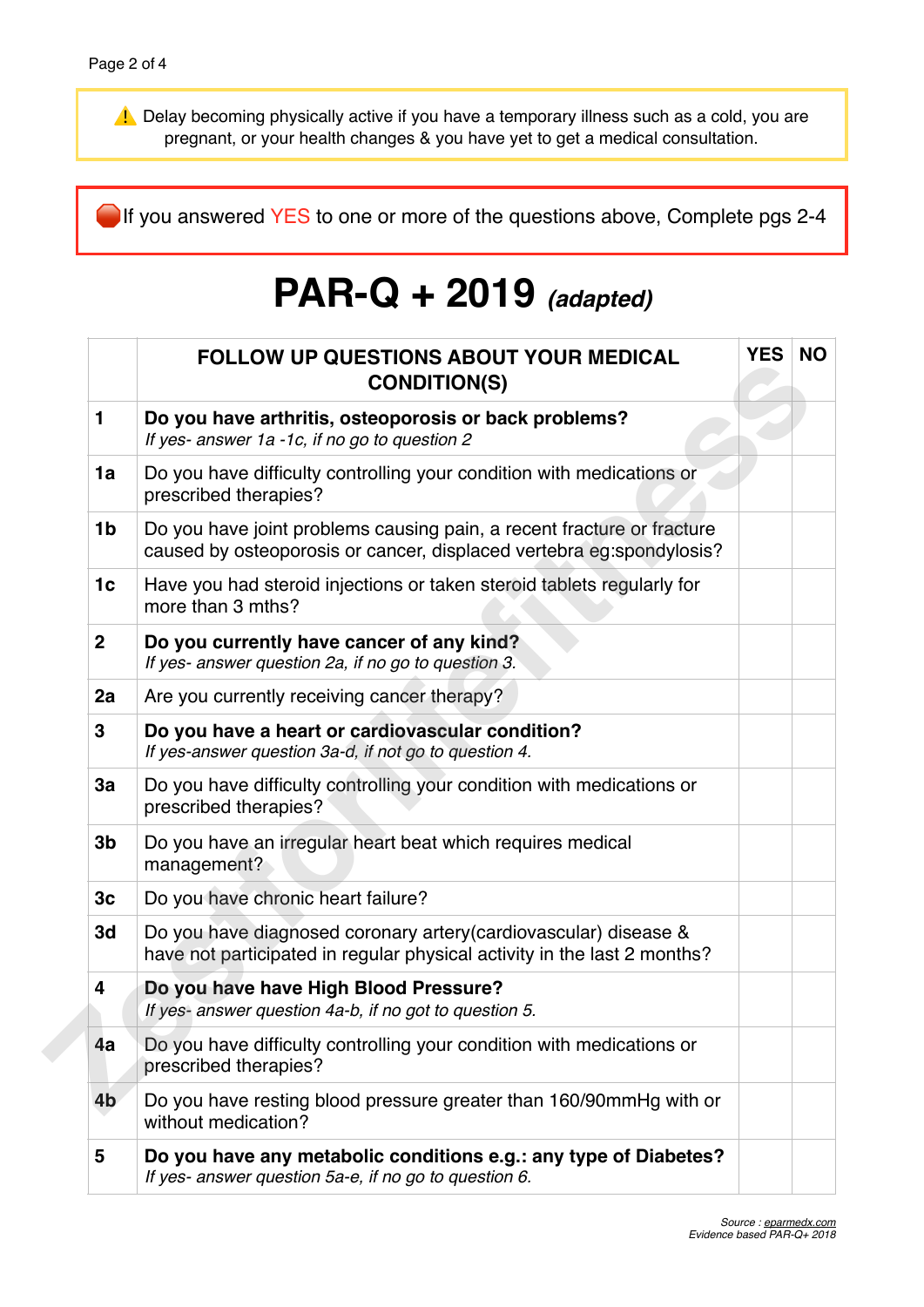| 5a                      | Do you often have difficulty controlling your blood sugar levels with<br>food, medication or prescribed therapies?                                                                                                     |  |
|-------------------------|------------------------------------------------------------------------------------------------------------------------------------------------------------------------------------------------------------------------|--|
| 5b                      | Do you often suffer from symptoms of low blood sugar following<br>exercise or during normal living? Such as shakiness, nervousness,<br>abnormal sweating, light-headedness or sleepiness?                              |  |
| 5c                      | Do you have any symptoms of diabetes complications such as heart or<br>vascular disease or complications affecting your eyes, kidneys or<br>sensation in your toes or feet?                                            |  |
| 5d                      | Do you have other metabolic conditions (such as pregnancy related<br>diabetes, chronic kidney disease or liver problems?)                                                                                              |  |
| 5 <sub>c</sub>          | Are you planning to engage in unusually high intensity exercise in the<br>near future?                                                                                                                                 |  |
| 6                       | Do you have any Mental Health Problems or Learning Difficulties?<br>The includes Alzheimers, Dementia, Anxiety, Eating Disorder or<br><b>Psychotic Disorder?</b><br>If yes answer question 6a, if no go to question 7. |  |
| 6a                      | Do you have difficulty controlling your condition with medications or<br>prescribed therapies?                                                                                                                         |  |
| $\overline{\mathbf{7}}$ | Do you have any respiratory disease including COPD, Asthma,<br><b>Pulmonary High Blood Pressure?</b><br>If yes answer question 7a-d, if no go to question 8.                                                           |  |
| 7a                      | Do you have difficulty controlling your condition with medications or<br>prescribed therapies?                                                                                                                         |  |
| 7b                      | Has your doctor ever said that blood pressure is low at rest or during<br>exercise & you require oxygen therapy?                                                                                                       |  |
| 7c                      | If asthmatic, do you currently have symptoms of chest tightness,<br>wheezing, laboured breathing, constant cough or have you used your<br>rescue medication more than twice in the last week?                          |  |
| 7d                      | Has your doctor ever said you have high blood pressure in your lungs?                                                                                                                                                  |  |
| 8                       | Do you have a Spinal Cord Injury?<br>If yes answer question 8 a-c, if no go to question 9.                                                                                                                             |  |
| 8a                      | Do you have difficulty controlling your condition with medications or<br>prescribed therapies?                                                                                                                         |  |
| 9                       | Have you ever had a Stroke? This includes Transient Ischaemic<br>Attacks or Cerebrovascular Event.<br>If yes answer questions 9a-c, if no go to question 10.                                                           |  |
| 9a                      | Do you have difficulty controlling your condition with medications or<br>prescribed therapies?                                                                                                                         |  |
| 9b                      | Do you have any impairment in walking or mobility?                                                                                                                                                                     |  |